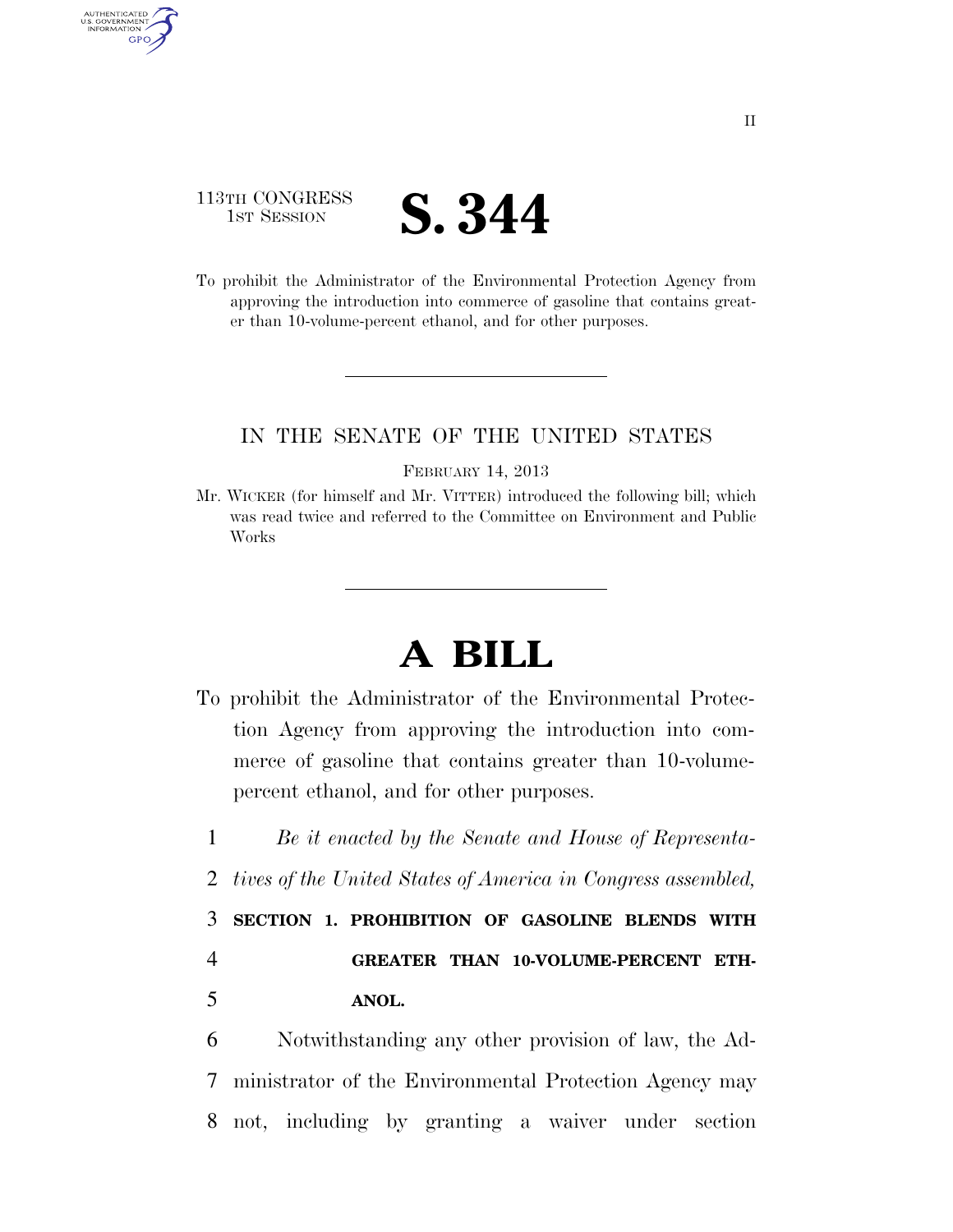1 211(f)(4) of the Clean Air Act (42 U.S.C. 7545(f)(4)), au- thorize or otherwise allow the introduction into commerce of gasoline containing greater than 10-volume-percent eth-anol.

### **SEC. 2. PROHIBITION OF WAIVERS.**

 (a) IN GENERAL.—Any waiver granted under section 7 211(f)(4) of the Clean Air Act (42 U.S.C. 7545(f)(4)) be- fore the date of enactment of this Act that allows the in- troduction into commerce of gasoline containing greater than 10-volume-percent ethanol for use in motor vehicles shall have no force or effect.

 (b) CERTAIN WAIVERS.—The waivers described in subsection (a) include the following:

 (1) The waiver entitled, ''Partial Grant and Partial Denial of Clean Air Act Waiver Application Submitted by Growth Energy To Increase the Allow- able Ethanol Content of Gasoline to 15 Percent; De- cision of the Administrator'', 75 Fed. Reg. 68094 (November 4, 2010).

 (2) The waiver entitled, ''Partial Grant of Clean Air Act Waiver Application Submitted by Growth Energy To Increase the Allowable Ethanol Content of Gasoline to 15 Percent; Decision of the Administrator'', 76 Fed. Reg. 4662 (January 26, 2011).